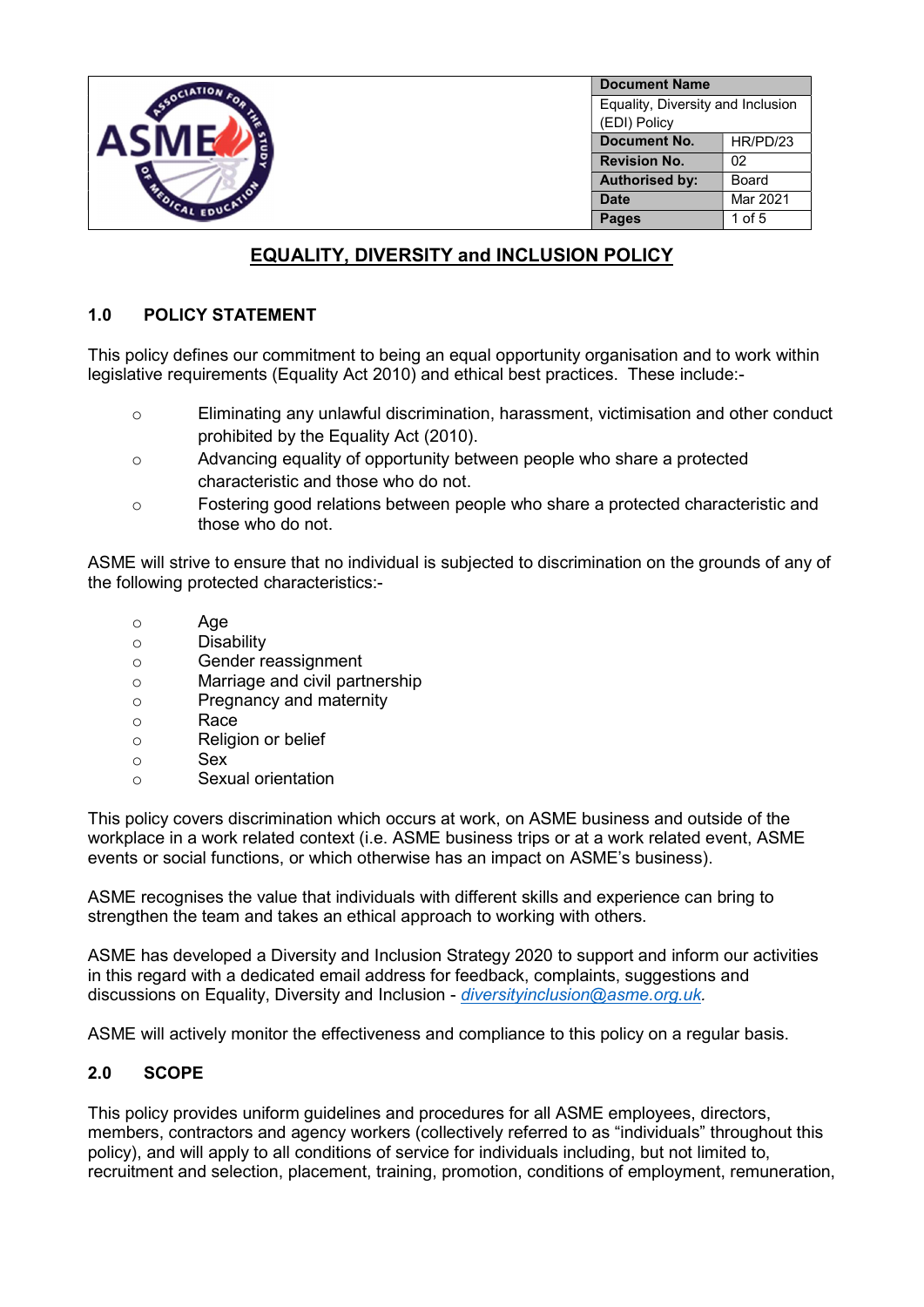|                      | <b>Document Name</b>                |          |  |
|----------------------|-------------------------------------|----------|--|
| SSOCIATION FOR       | Equality, Diversity and Inclusion   |          |  |
| ৢ<br>FOICAL EDUCATIO | (EDI) Policy<br><b>Document No.</b> | HR/PD/23 |  |
|                      | <b>Revision No.</b>                 | 02       |  |
|                      | <b>Authorised by:</b>               | Board    |  |
|                      | <b>Date</b>                         | Mar 2021 |  |
|                      | <b>Pages</b>                        | $2$ of 5 |  |

social and recreational activities and termination of employment, and contract/agreement awards or director/Committee/Group/SIG appointments.

This policy however does not form part of any employee's contract of employment and it may be amended at any time and for any reason.

The principles of the policy will apply equally to ASME's members, Groups/Committees/SIGs, the treatment of visitors, clients, suppliers and anyone engaged in business with ASME.

#### Individuals can be held personally (legally) liable as well as, or instead of ASME, for any act of unlawful discrimination.

# 3.0 POLICY

ASME are committed to the principles of fairness, consistency, equality and inclusiveness. We believe that everyone has a right to equal access to employment, membership, appointment as a Director or Chair/Lead/member of an ASME Committee/Group/SIG or the opportunity to win subcontracted work, as well as being free of any direct or indirect discrimination and harassment, bullying or victimisation.

#### Definitions:-

Direct discrimination – occurs where someone is treated less favourably because of one or more of the Protected Characteristics, (e.g. rejecting an applicant because of their sexual orientation)

Indirect discrimination – occurs where a provision, criterion or practice applies to everyone but adversely affects those with Protected Characteristics more than others (e.g. a minimum height requirement would likely eliminate proportionately more women than men). If the provision, criterion or practice cannot be objectively justified, it would be indirectly discriminatory.

Harassment (includes sexual harassment) – occurs where an individual is subject to unwanted conduct having the purpose of affecting or violating someone's dignity or creating an intimidating, hostile, degrading, humiliating or offensive environment for them.

Victimisation – occurs when someone is victimised for any reason, including for making or supporting a complaint about discrimination or harassment.

**Disability discrimination** – occurs when an employee is uniustly treated less favourably because of the effects of their disability. This includes any failure to make reasonable adjustments to alleviate any disadvantages caused by the disability.

In order to achieve this, ASME and those involved or engaged in business with the Company, will treat all people it deals with as individuals, in ways that are fair, consistent, inclusive and tailored to their needs yet aligned to business needs and objectives.

ASME will strive to ensure that barriers are removed that may disproportionately disadvantage those with a protected characteristic to ensure equality of choice, access and sharing, through regular audits and monitoring of feedback.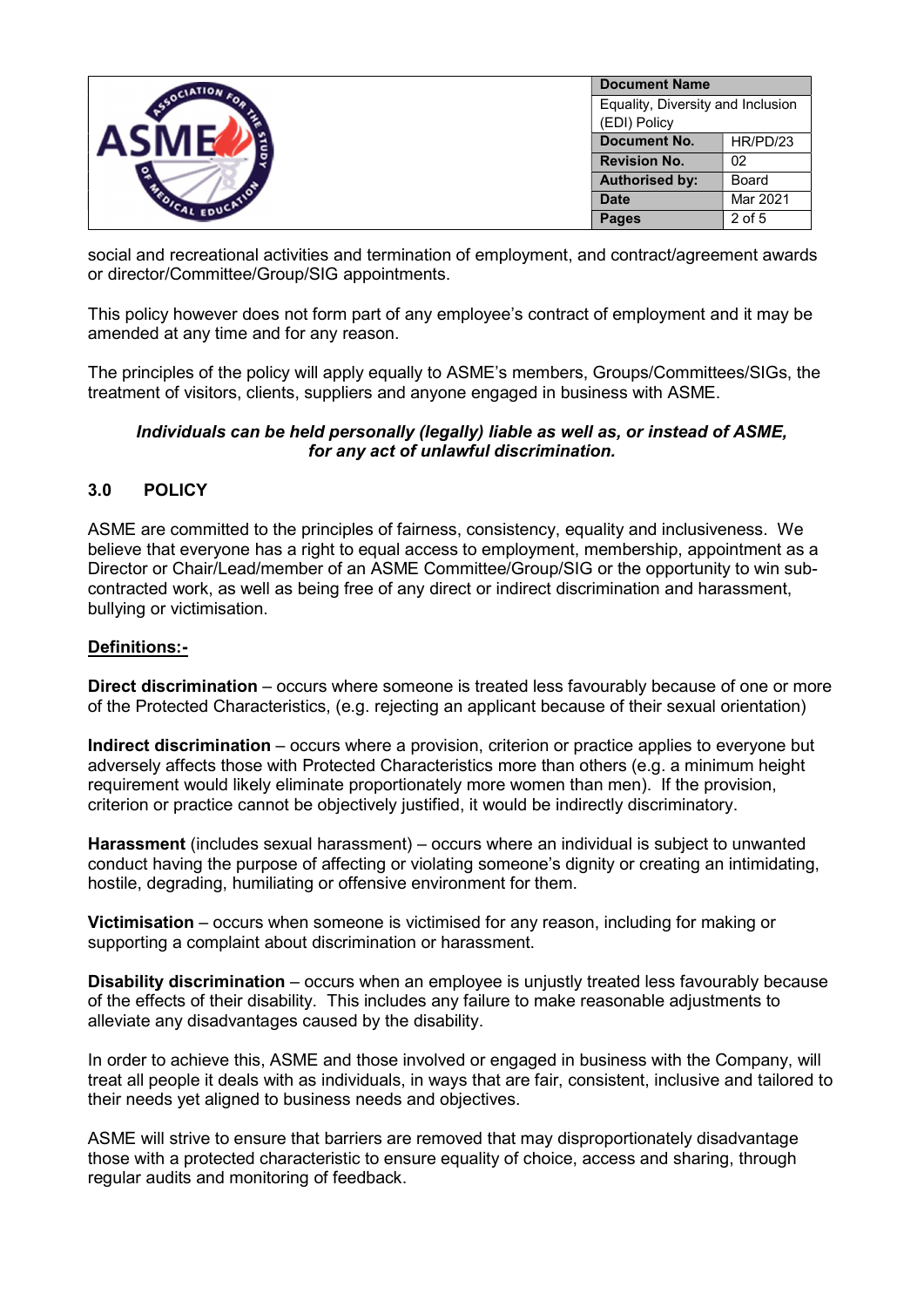|                        | <b>Document Name</b>              |              |  |
|------------------------|-----------------------------------|--------------|--|
| SSOCIATION             | Equality, Diversity and Inclusion |              |  |
| ್ಲಿ<br>FOICAL EDUCATIO | (EDI) Policy                      |              |  |
|                        | Document No.                      | HR/PD/23     |  |
|                        | <b>Revision No.</b>               | 02           |  |
|                        | <b>Authorised by:</b>             | <b>Board</b> |  |
|                        | <b>Date</b>                       | Mar 2021     |  |
|                        | <b>Pages</b>                      | 3 of 5       |  |

The Company recognises that diversity and representation benefits the team and enables us to deliver the best possible solution and service to our members.

# 4.0 RESPONSIBILITIES

All individuals have a duty to act in accordance with this policy and treat all those whom they deal with, with dignity and respect at all times, and not to discriminate or harass other individuals, regardless of their status.

Additionally, individuals are responsible for reminding colleagues of the standards expected in line with this policy and to report to an appropriate Manager/ASME Chair, if they witness behaviour that is not in keeping with the principles of this policy, by completing the online complaint form HERE (in accordance with our Complaints Procedure, available on the ASME website) or via the dedicated EDI email address, as above.

All managers must set an appropriate standard of behaviour and lead by example through their actions and decision making. Additionally, they must ensure that those whom they manage, adhere to the policy and promote our aims and objectives regarding equality, diversity and inclusiveness.

This policy will form part of the induction for new staff, Directors and Committee/Group/SIG Chairs/Leads.

# 5.0 . APPLICATION OF POLICY

#### Membership

ASME membership is open to all applicants who have an interest in medical education/research. Various levels of membership are available including a Widening Participation level to ensure that ability to pay is not a barrier to membership. A register of membership demographics will be kept and reviewed regularly.

#### Recruitment of Staff/Appointment of Directors

This policy will be applied to all stages of the recruitment and selection/appointment process. ASME will ensure that sourcing of candidates will not exclude or disproportionately reduce the number of applications from those with a Protected Characteristic. Selection criteria and tests will relate to the objective requirements of the job or role. Recruitment/appointment decisions will be made on the basis of those objective criteria and an individual's merit and performance in any selection assessments. The Company will review its recruitment and selection procedures regularly to ensure that they are appropriate for achieving our objectives and maintaining equality, diversity and inclusiveness.

#### Career Development

Line managers will ensure that decisions relating to, and the manner of access to opportunities for, training, promotion, salary reviews and development, are made based on merit but also with due regard to those with a Protected Characteristic.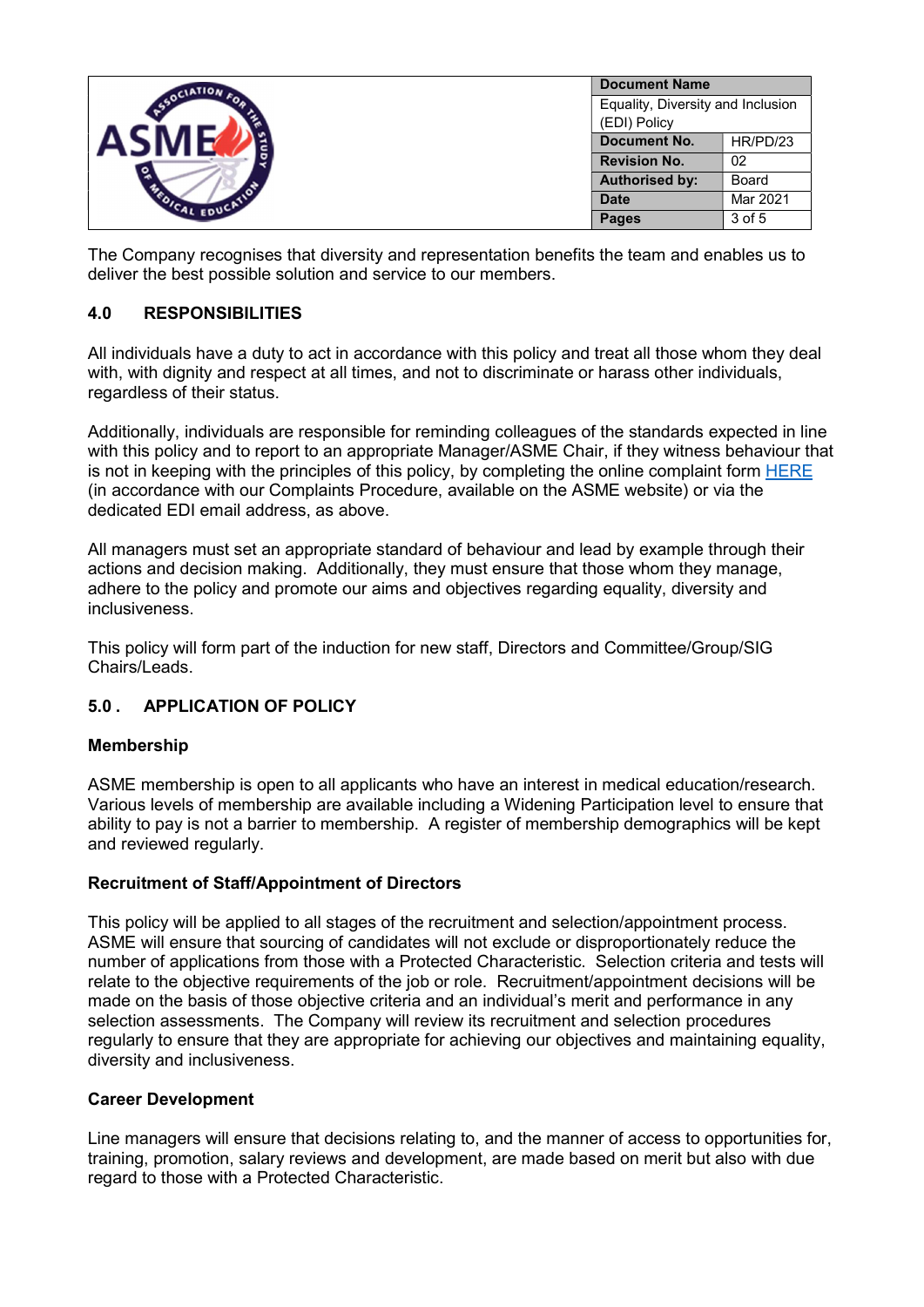|                                                | <b>Document Name</b>              |              |  |
|------------------------------------------------|-----------------------------------|--------------|--|
| SSOCIATION                                     | Equality, Diversity and Inclusion |              |  |
| $\tilde{\mathbf{S}}$<br><b>EDICAL EDUCATIO</b> | (EDI) Policy                      |              |  |
|                                                | Document No.                      | HR/PD/23     |  |
|                                                | <b>Revision No.</b>               | 02           |  |
|                                                | <b>Authorised by:</b>             | <b>Board</b> |  |
|                                                | <b>Date</b>                       | Mar 2021     |  |
|                                                | <b>Pages</b>                      | 4 of 5       |  |

### Dismissal, Grievance and Discipline (Staff)

Line managers will ensure that the application of dismissal, grievance and discipline procedures, including redundancy, reflect all elements of this policy and are not directly or indirectly discriminatory.

#### Reasonable Adjustments

ASME will endeavour to make reasonable adjustments, where practicable, to ensure equality of access and participation in business activities (e.g. ASME events and conferences) and will seek advice and expertise from external specialists as necessary. If an individual is disabled or becomes disabled, they are encouraged to discuss this with their line manager/Chair as soon as practicable. This will enable ASME to provide as much support as possible and to make reasonable adjustments that may help overcome or minimise any difficulties. Where any external specialists are engaged, the individual may be requested to attend meetings with them for further assessment to enable expert recommendations to be made to ASME.

#### Part time and Fixed Term Work

Part time and fixed term staff should be treated the same as comparable full time or permanent staff and enjoy no less favourable terms and conditions (on a pro-rata basis where appropriate), unless different treatment is justified.

#### Events/Conferences/Meetings

ASME will strive to ensure that access to our events/conferences/meetings will be open to all and that appropriate support is provided to those who require/request it, where practically possible.

#### 6.0 BREACHES/COMPLAINTS

ASME has zero tolerance to any acts of direct or indirect discrimination, harassment, bullying or victimisation of anyone engaged in their business in relation to the Protected Characteristics.

ASME's Complaints Procedure (available on the website) details how complaints can be made and dealt with. Any instances of non-application of this policy will be thoroughly investigated.

#### For ASME Staff and/or Directors

If it is alleged that a Staff member or ASME Director has not complied with this policy, this will be investigated and they may be subject to disciplinary action in accordance with the Company's Disciplinary Policy, up to and including summary dismissal or termination of their Directorship, as a result of gross misconduct. Malicious or frivolous allegations will also be considered a disciplinary matter. ASME's HR Manager or Operations Manager should be contacted in the first instance if this is in relation to an ASME Director and provided with details of the alleged behaviour.

If a Staff member believes they have not been treated equally, or has seen such behaviour, they are encouraged to raise this with their line manager or contact the HR Manager as soon as possible. If recommended to do so, the employee should then make the company aware, in writing